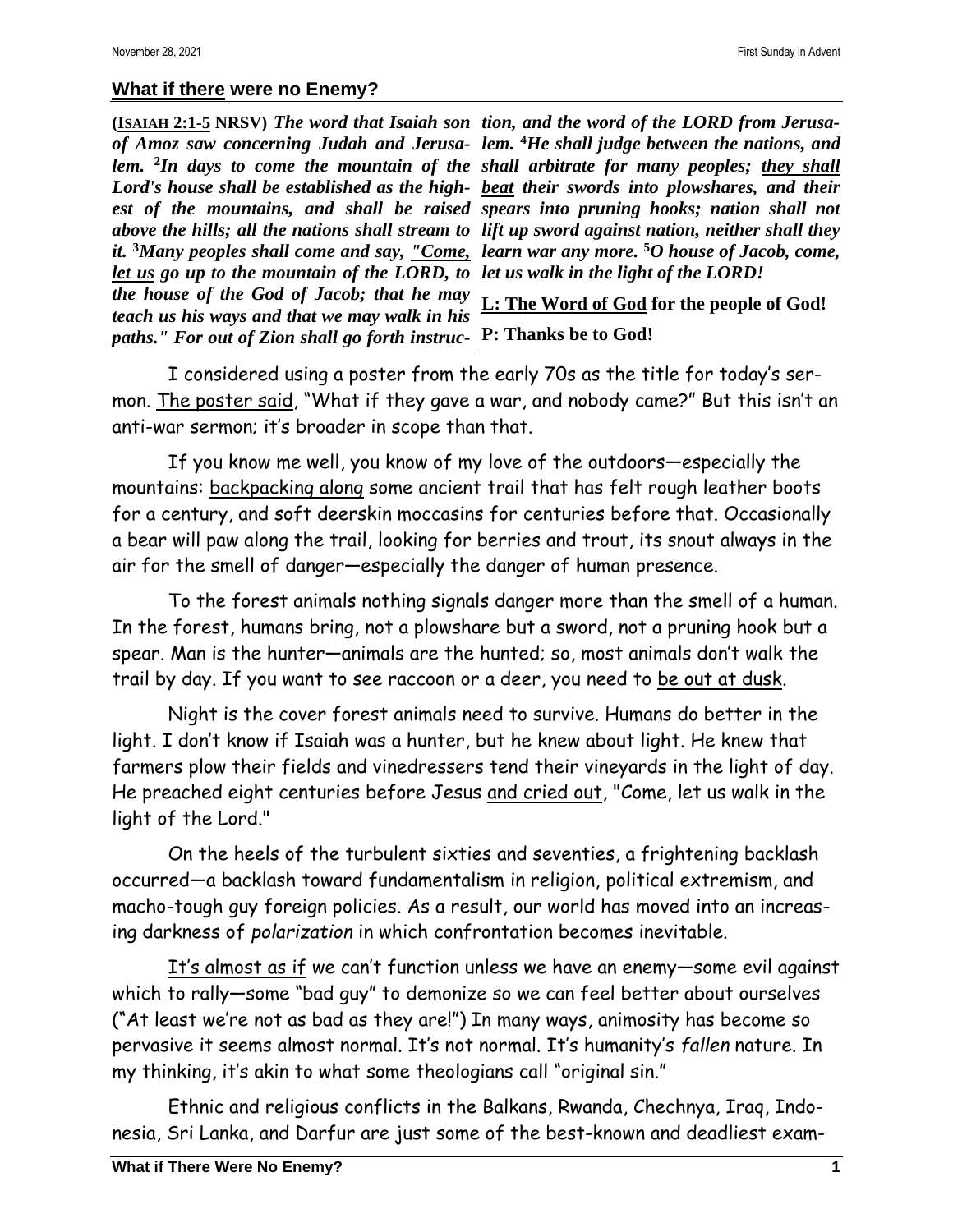ples in our lifetimes.

Antagonism in the US—conservatives and liberals—gays and straights whites and people of color—between any two groups who disagree with each other is rapidly redefining us as a nation, and redefining Christianity as being "right" and demanding, with force if necessary, that all concur to that concept of "right".

The roots of animosity are deep: the Book of Genesis—Cain and Abel—sons of Adam and Eve. Cain was a farmer, and Abel, a shepherd. The brothers made sacrifices to God, but God favored Abel's sacrifice instead of Cain's. In a jealous rage, Cain murdered Abel.

Abraham and his wife, Sarah, were childless; but after they were old, God promised that Abraham would be the father of many nations. Given their ages, Sarah decided God needed help to fulfill the promise; so she assigned her Egyptian slave, Hagar, to bear a son for Abraham—an acceptable practice in that culture. So, Abraham's firstborn, Ishmael was born to Hagar.

Thirteen years later, Sarah conceived and gave birth to Isaac. Later when Sarah caught Ishmael mocking Isaac, she was so upset she demanded that Abraham send Hagar and Ishmael away. Ishmael, although the firstborn, would not share in Abraham's inheritance.

And so Abraham banished Hagar and Ishmael—sent them into the wilderness with little hope of surviving. But God sent an angel to guide them; and to promise Hagar that her son, Ismael, would never be a slave as she had been.

Cut to the chase, Ishmael is considered the father of the Arabian nations, and is venerated in Islam as an important prophet. But the antagonism remains, even today, between the descendants of Isaac and Ishmael.

Isaac married Rebekah, and they had twin sons, Esau and Jacob. Esau was Isaac's favorite: a man's man—hair on his chest—a hunter. Jacob was his mother's favorite: fair of complexion and manner. Rebekah was a schemer, and she and Jacob ran a scam on Father Isaac, and cheated Esau out of his rightful blessing and inheritance. Jacob had to leave the country. It's all about inheritance, you see.

The brothers eventually were reconciled, but their descendants remained bitter enemies. Esau fathered the Edomites and settled east and south of Jacob. Later, when Moses led the Israelites out of Egypt, it was the Edomites who refused them passage through their land, and the Israelites had to go farther east up along the present-day eastern border of Jordan.

And the belligerence continued. Herod, the king who, upon hearing of the birth of Jesus, ordered the slaughter of all boy babies under the age of two, was from Idumea: a descendant of Esau. Today, the people in and around present-day Jordan continue to reflect the same hatred of Israel. And in Israel, on the West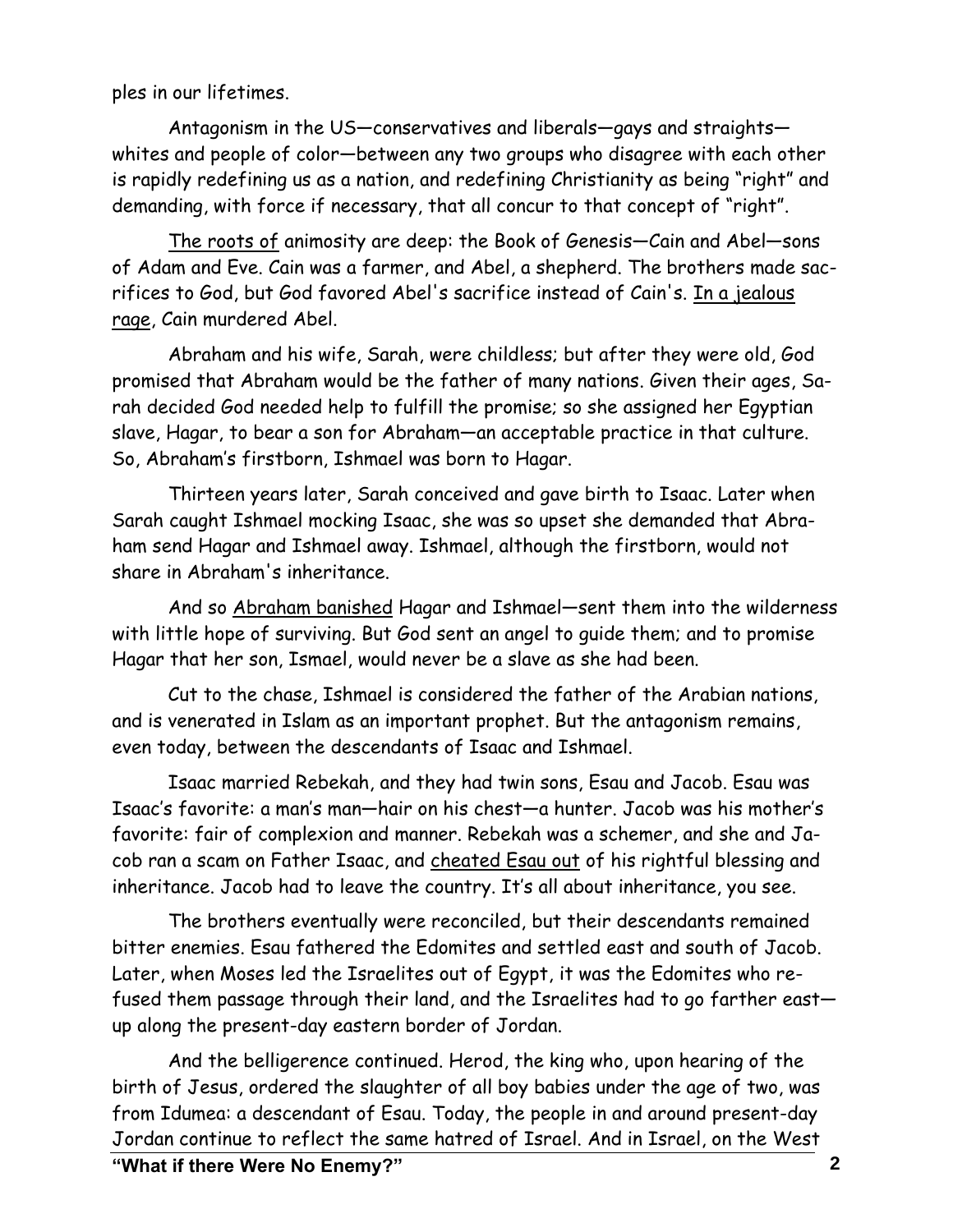Bank and the Gaza Strip, the descendants of Ishmael and Esau still fight with the descendants of Isaac and Jacob over who should have received the blessings and the birthrights.

The roots are deep, the reasons long forgotten: today it's just retaliation for yesterday's shelling of a village in the Gaza Strip. But, it goes back and back and back… a demon with many names: partisanism, factionalism, Machiavellianism, "My way or the highway." Wherever it raises its ugly head and casts its evil spell the Gaza Strip—the US Senate—the streets of Kenosha—a mall in Durham—there will be divisiveness, power struggles, and an end-justifies-the-means ethic.

It is the direct opposite of peace, love, and unity; therefore, wherever it prevails as the go-to way of getting things done, the message of Isaiah, projected through gospel of Jesus Christ is rendered impotent and helpless.

Left to ourselves, humans are more prone to the sword than the plowshare; more prone to the spear than to the pruning hook. It's true: specific response is justified when terrorists crash airliners into skyscrapers; and protective vigilance is understood. But at other times, *what if there were no enemy*? Could we function without one? Must we invent enemies—vilify one another because we disagree? Do we truly want the peace and justice God promises? Or do we just want to win the fight? Or do we assume: we're right; therefore, our winning the fight is the only way to attain God's peace and justice?

Today's Isaiah text is a poetic "word" Isaiah "saw"—a vision—that looked beyond his present dismay through the eyes of God **to see what will be that is not yet**. That's the function of promise in the life of faith, and it is the description of Advent: **to see what will be that is not yet**.

There is coming a time of peace, justice, and wholeness. But Isaiah doesn't know when. It is the nature of prophecy to trust the one who promises; therefore there is no need for a timetable. But that promise is the essence of Israel's hope, and the substance of the church's Advent.

During the season of Advent the church insists the Age of God already has come—brought in by one who taught that justice and peace are not the result of adversarial military or political leadership, no matter how heroic. Justice and peace—shalom—come to a people because of their sacrificial love. Justice and peace do not "Happen" unless we proactively choose them. We activate that choice—that hope—when we choose, not only to worship Jesus; but to follow him.

In Advent the church watches to see where God leads people into justice and peace and well-being. When and where that happens, the church proclaims, "Here is the Light of God! Here is Hope! Let us walk in the Light!"